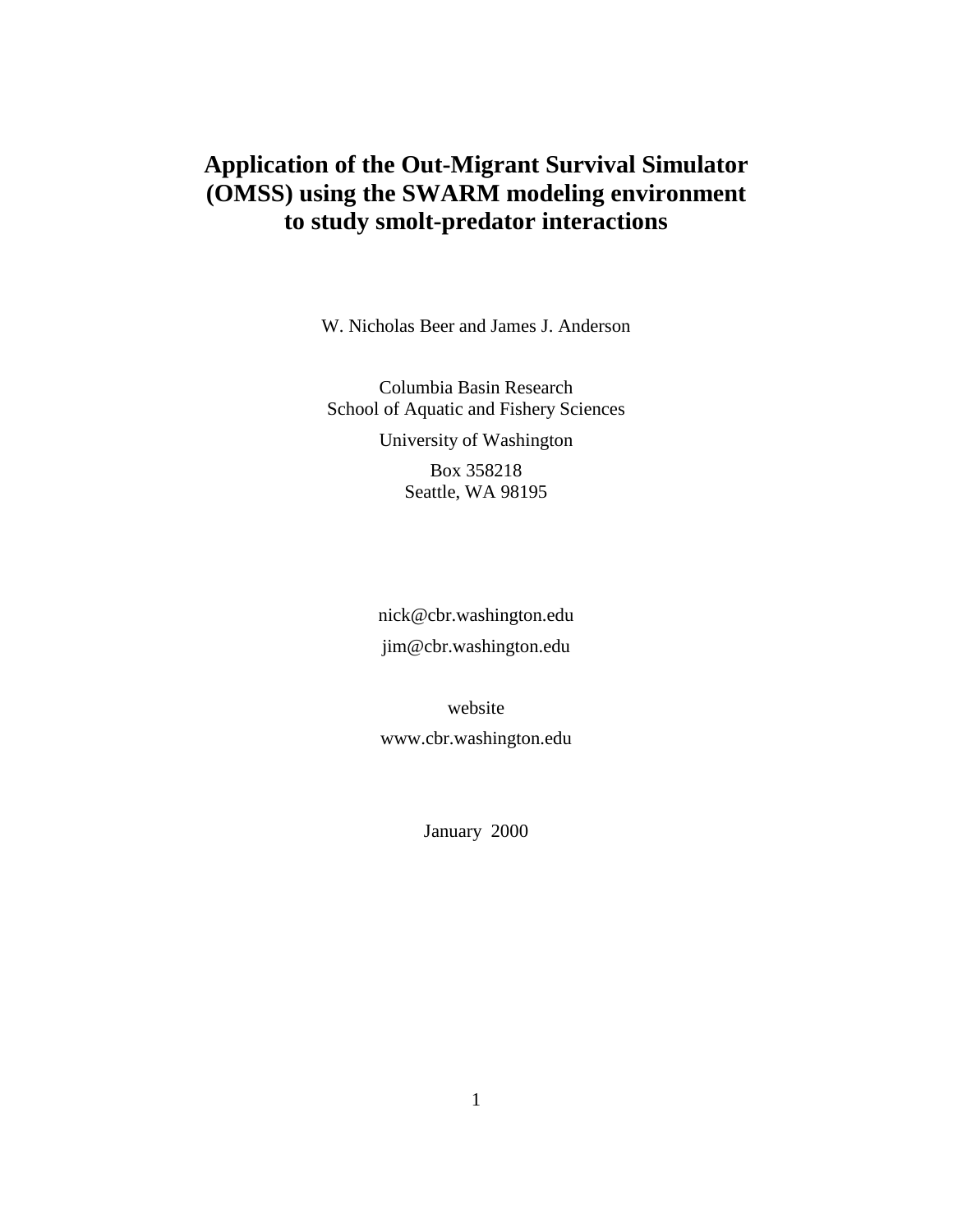# **Project goals**

The first goal of this modeling exercise was to model the rate of smolt migration and survival of different life history types of chinook salmon through a reservoir in the Snake River. The second goal was to use the model to help understand how physical and behavioral processes control the fish migration and survival. An applied goal is to predict the effects of Snake River Reservoir drawdown on the survival of migrating chinook smolts.

We are interested to know whether fundamental behavioral attributes of predators and prey can be used to explain population level survival as observed in the field. When the key element have been identified, we will apply the principles to an unknown and unstudied river condition (drawdown) in order to anticipate predator prey relationships.

## **Background**

Chinook salmon smolts migrate through the Snake and Columbia River hydrosystem in the spring and summer. The spring migrants emerged from the gravel in tributaries the year before they begin their seaward migration. When they migrate, they move with the water flow and stay mostly in the middle of the river. The summer migrants begin their seaward migration in the year they emerge from the gravel in the spring. They are smaller than the spring migrants and in their passage through the Snake River reservoirs they stay near-shore and move slower than the water velocity. By the time the summer migrants reach the estuary, they are larger and move with the water much like the spring migrants. Recent studies (NMFS 1999) indicate the survival of the spring migrants is largely independent of water flow, while for the summer migrants their survival in the upper tributaries is correlated with water flow, temperature and turbidity.

These different patterns of habitat use and response to flow between the two life history types suggests that the response of the fish to reservoir drawdown to a natural river condition is likely to be complex. More importantly, it is not straightforward to project how fish will respond to drawdown.

Because of this complexity, we developed an individual based model to investigate this system. We believe that an IBM is essentially the only approach that can link the large scale observations of travel time, survival, and river flow to the small scale observations of fish habitat choice, fish size, and the local water velocity.

### **Methods**

We designated this model the Out-Migrant Survival Simulator Model (OMSS). The model algorithms and coding evolved in stages. In the first stage the basic model algorithms were developed at Columbia Basins Research (CBR) with the assistance of Lang Railsback and Associates under contract with CBR. Lang Railsback and Associates coded the model in the Swarm software is a GNU Publicly Licensed Library, originally developed at the Santa Fe Institute (www.swarm.org). In the second stage of development the model was modified by CBR, incorporating new features and enhancing performance.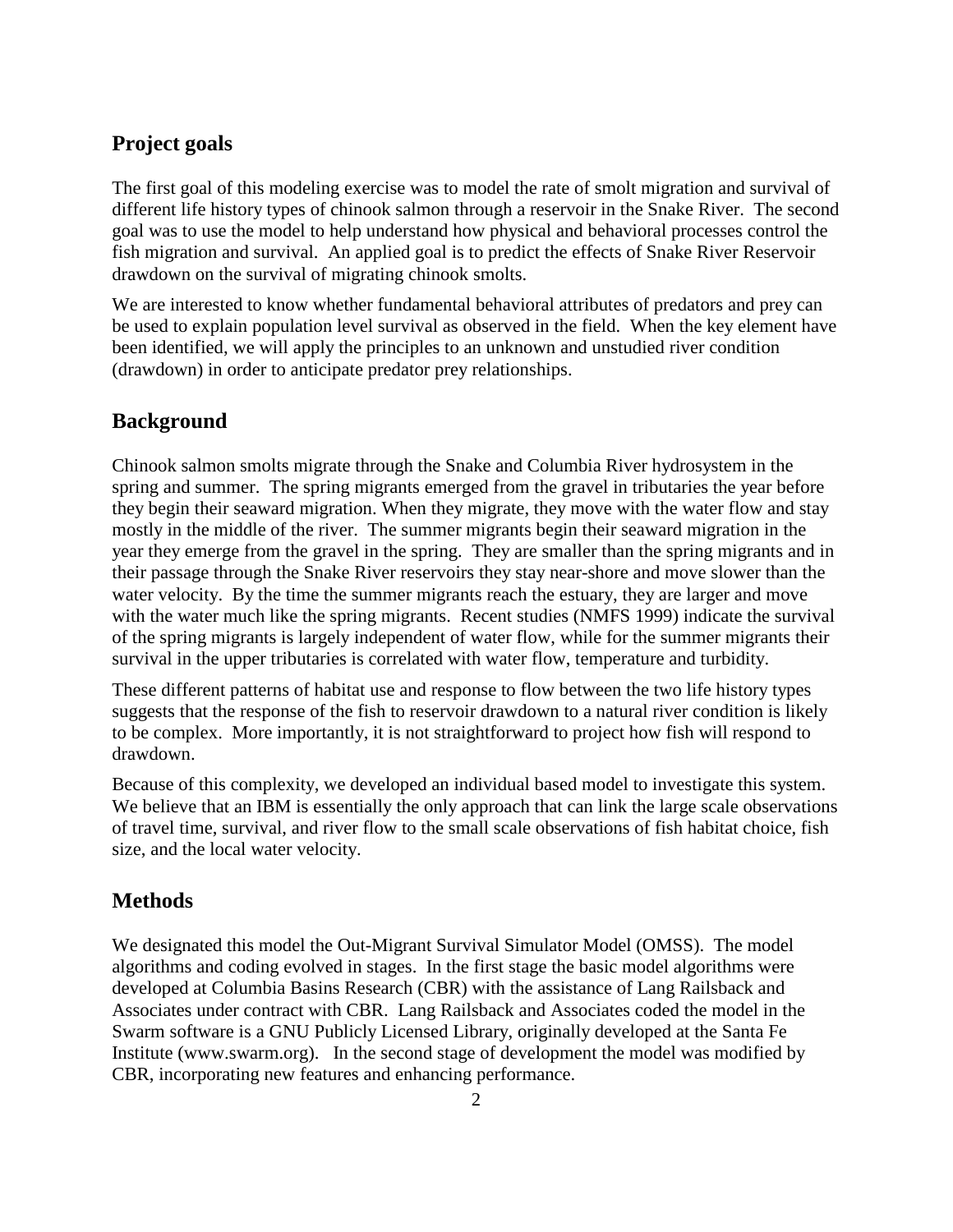The model defines in detail the flow and bathymetry of the Little Goose Reservoir in the Snake River and moves individual salmon smolts and their predators about the reservoir. The smolts enter at the top of the reservoir and exit the bottom. The predators are resident in the reservoir. The movement of the smolts and the predators follow separate rules, which are dependent on either the local water depth or the local water velocity. Fish may have a habitat preference and alter their swimming behaviors to congregate in their preferred habitat. When a predator encounters a smolt it may consume the smolt depending on the predator's stomach content. That is, a satiated predator will not consume prey it encounters.

The model is written in the Swarm objected oriented software and the algorithm control is illustrated in Figure 1. Each box in this diagram represents a class, which has its own header (.h) and methods (.m) source code files. (A few minor classes are not shown in this diagram.). The main class starts execution of the model. It can be run with a graphical user interface or in a batch mode, which significantly improves performance. The SalmonModelSwarm controls the simulation. The model contains a habitat class (FlowField) that defines the depth and velocity field in the reservoir. Classes are defined for the Migrant (smolt) and Predator. The Fish class controls the interaction of the Migrant and Predator. Further details of the code structure can be obtained by contacting the authors.



Figure 1. Model flow diagram.

#### **Ecological modeling**

Using the OMSS we modeled the travel time and survival of the spring and summer migrants through Little Goose Reservoir under full pool conditions and under a natural river condition, in which the reservoir is drawn down to the natural river level. In order to do this, we found model parameters that fit the smolt travel time and survival through the reservoir under the full pool conditions. We then changed the physical environment to represent a natural river with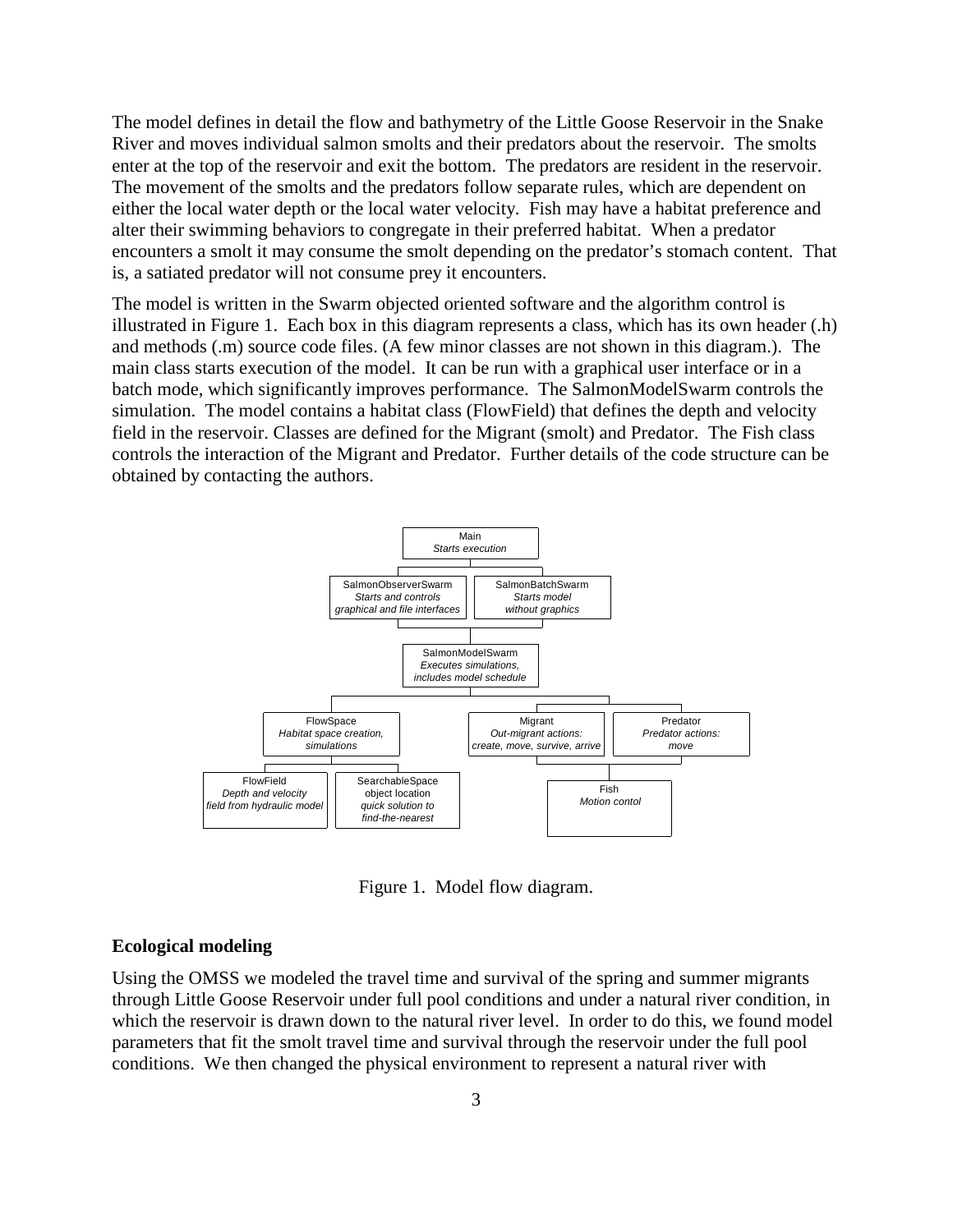shallower depths and higher velocities and determined the smolt travel time and survival through the river reach.

We used the known travel time and survival of spring (yearling) and summer (sub-yearling) migrating juvenile chinook salmon that pass through the Little Goose Reservoir. Simple movement rules and habitat preferences were defined as mid-river and near-shore corresponding with observed behaviors of yearling and sub-yearling chinook salmon. We also defined a generic migrant with no habitat preference but otherwise constrained by the same movement rules.

The travel time *t* was defined as the average time it takes the smolt to travel through the river reach or reservoir. Our estimates of *t* were based on the following assumptions, which produce a discrete simulation similar to the analytical travel time model of Zabel and Anderson (1997).

- We assume movement of migrants is an advective-diffusive process, where the movement velocity of each migrant at each time step has a component in the downstream direction and a component in a random direction.
- The magnitude and direction of the downstream (advective) component is proportional to the water velocity, as determined from two-dimensional (depth-averaged) hydraulic simulations.
- The random (diffusive) velocity component is constant over time and among migrants in a simulation. The direction of this component is randomly selected and changes at a frequency determined by the model user.

OMSS was first used to estimate *t* for a steady flow scenario (two-dimensional velocity field through a river reach were obtained from the output of MASS2 (Richmond 1999)), over a range of values for the random velocity. This was done by simulating the downstream travel of a number of migrants, with separate simulations for each value of random velocity. There were several numerical considerations for estimating *t* from OMSS output.

- The travel time *t* was simulated with no mortality, to prevent *t* from being biased by the lower survival probability of migrants that travel longer paths.
- The value of *t* should be nearly independent of the magnitude of the random component of migrant movement; however, higher values of random velocity could reduce travel times because more migrants reach the end sooner.
- To represent the process of dam passage at the lower end of Little Goose Reservoir once migrants reached the downstream end of the river reach, they were removed from the simulation.
- The value of random velocity also affects travel times by changing likelihood that migrants spend time in slower water along channel margins.

The hydraulic model MASS2 (Richmond, 1999) simulated habitat at points (which we call nodes) spaced approximately 15-30 m apart; these points were not on a rectangular grid. We assumed the water velocity and depth at a fish's location was that at the nearest node. The distance between nodes and the time step size of the movement simulations were important controls on the accuracy and execution speed of the migrant model.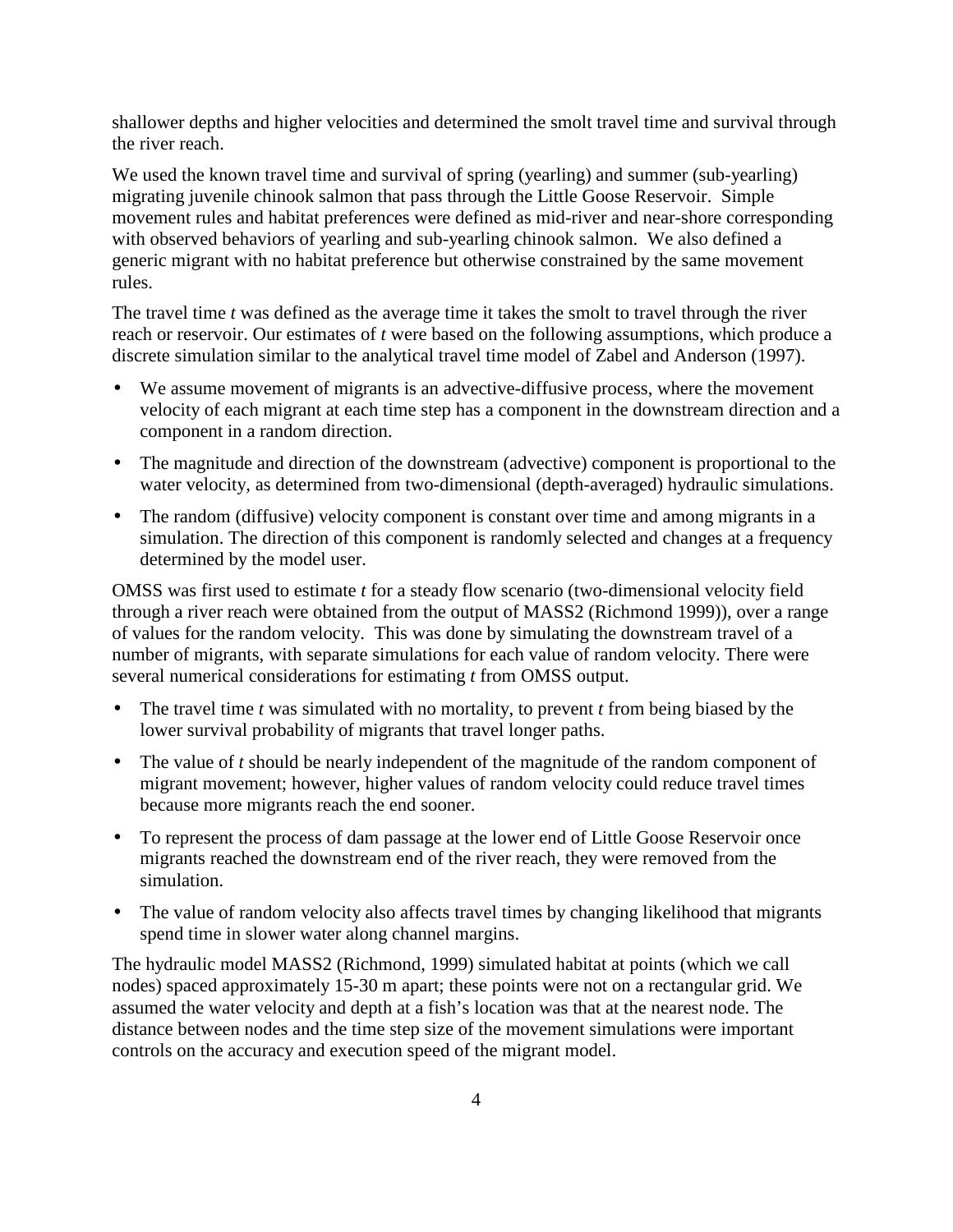For these reasons, the model was used to estimate how *t* varies with random velocity and the downstream velocity before it was used to estimate survival rates.

With our simple method for moving migrants, smaller spatial resolution (more nodes spaced more closely together) and shorter time steps reduced the errors that resulted from discretization. To make these errors acceptable, the time step size was chosen so that the distance a migrant travels each time step was usually less than the distance between nodes. The ratio of distance moved per time step to cell size could be reduced by using short time steps or by aggregating nodes. Using shorter time steps and unaggregated nodes described the velocity field more accurately but increased execution time. The number of nodes by itself had little effect on execution time with our algorithm; so aggregating them had little benefit and reduced the information on velocity variation.

#### **Selection of appropriate space and time discretization depends on several factors**

With steady flow simulations and the habitat modeling method used in our software, the habitat spatial resolution (node spacing) had little effect on computer execution times. However, execution times depended directly on the time step size. Execution times for our software were most dependent on the time step size and the number of migrants and predators simulated.

The spatial resolution of the velocity nodes was defined by the hydraulic model used to simulate velocities. Outputs from the hydraulic model MASS2 was provided by Marshall Richmond of Pacific Northwest Labs. It had a spatial resolution of approximately 15-30 m (50-100 ft) giving about 50000 nodes for Little Goose Reservoir. Node velocities range from 0 to 3 m/s (0 to 10  $ft/s)$ .

Discretization errors in the migrant movement simulations were more important when the random component of movement was small. In designing the model, we assumed the random components were small enough to make these errors significant. Discretization errors in travel simulations were higher at the upstream end of a river reach where the velocities are higher.

The time step size was a user-specified parameter (timeStepSize). A time step of 30 seconds made almost all migrant movement distances less than the distance between nodes. Therefore, migrants were affected by every node they encounter during movement.

#### **River environment**

Two flow and depth fields were defined: the Little Goose Reservoir in its existing state and a more natural river that is expected to exist if the pool is drawn down. These flow fields were derived from data files provided by Marshall Richmond of Pacific Northwest Labs. The original files were modified so that inputs to OMSS consisted of an ASCII file in which there was one row per hydraulic node (point in the river where the PNL hydraulic model predicts depth and velocity or is defined as a boundary). Each point then had an East and North coordinate, a velocity in the East and North direction and a depth. A shoreline or island was represented by a loop of points defined between a START and END token that outlined a polygon. These shoreline points had 0 depth and 0 East and North velocities.

The outlines of the rivers are shown in Figure 2. East and North distances are in meters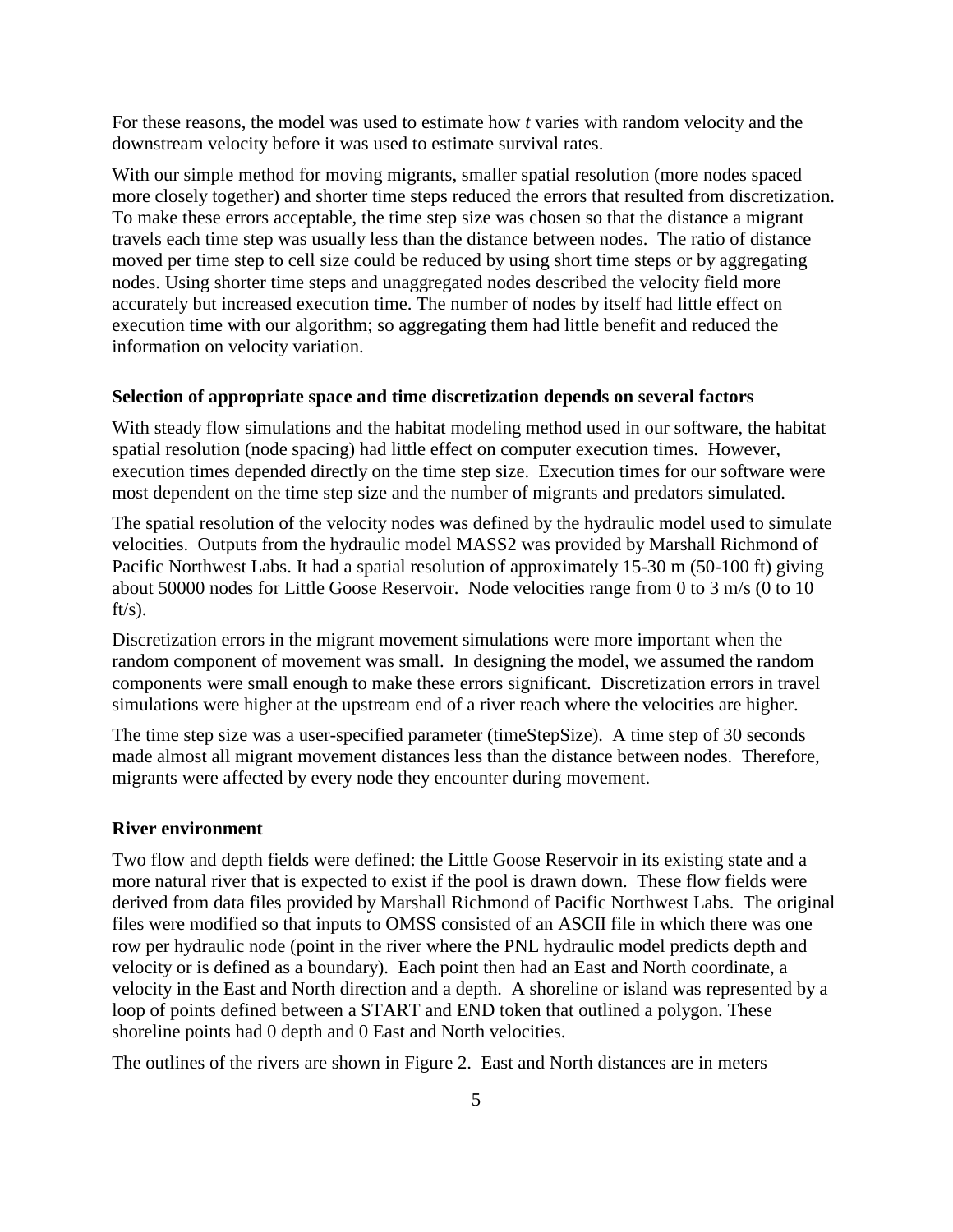referenced to the Southwest corner of the reach.



Figure 2. Full pool (calibration) and drawndown (simulation) rivers between Little Goose Dam and Lower Granite Dam on the Snake River Washington. Distances in m.

#### **Fish movements**

In the fish movement algorithm both predators and migrants respond to their local environment and look ahead to destination points before moving. Specific rules for keeping fish in the river and moving freely were implemented. The rules for moving fish about the river so that they select a preferred habitat are illustrated in Figure 3. The most important factors are:

Fish have both directed and random movements described by the following parameters:

V is the velocity at a particular node

R is the maximum random velocity

*a* is a scalar defining directed movement in terms of V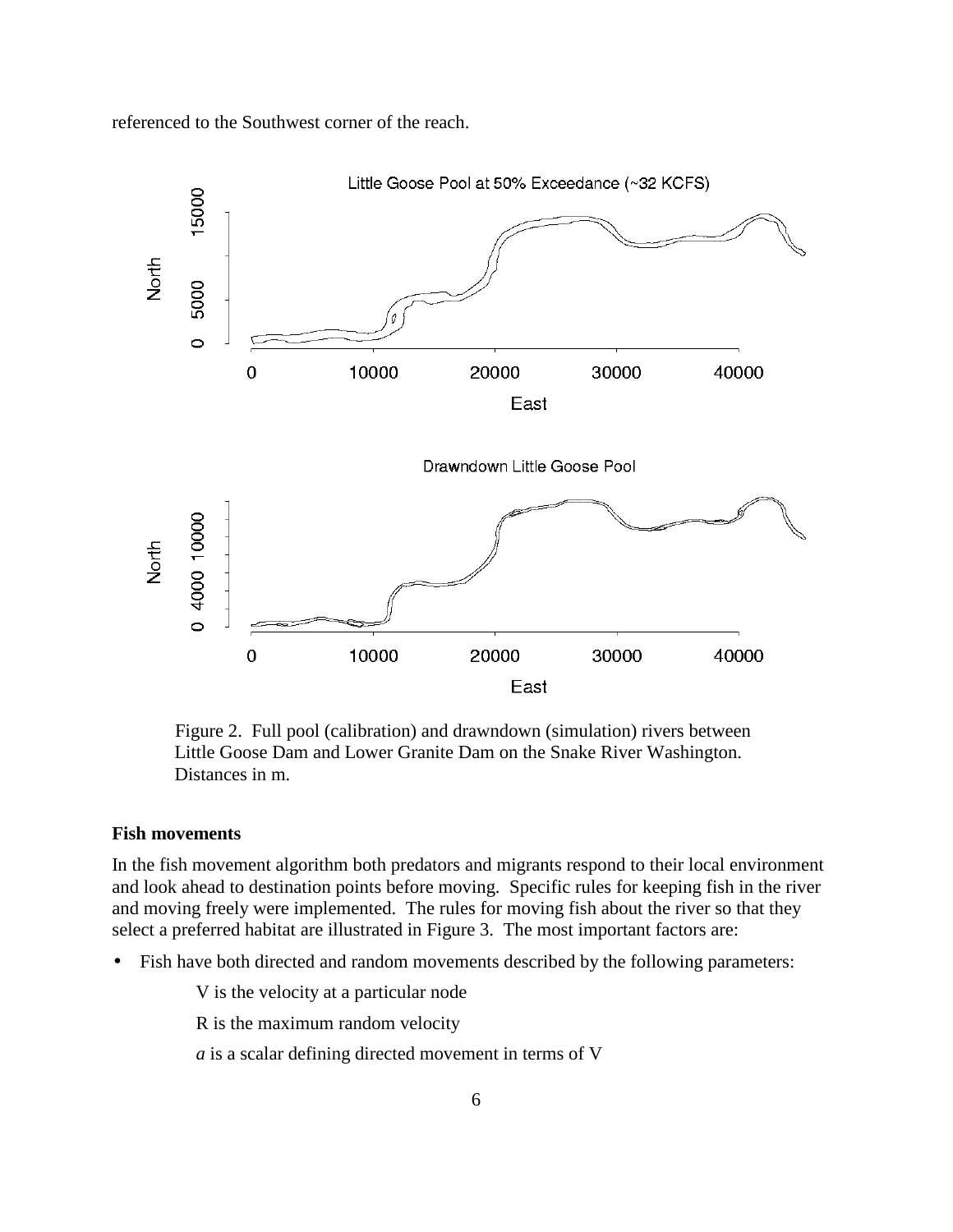*b* is a scalar defining random velocity in terms of R

*q* is the angle for the random movement.

- For smolts the parameter *a* gives a directed downstream movement. For the predators *a* is zero, representing the fact that predators are resident in the reach and move about freely.
- Fish move more slowly in preferred habitats and move quickly out of undesirable habitats as defined by the local velocity and depth. This habitat selection is defined by altering the parameter *b* depending on the magnitude of the habitat variable. The scaling value is defined by the local habitat and five parameters that mark the bends in the curve.



Figure 3. Illustration of how the movement parameters result in fish movement. The fish directed velocity is scaled by the water velocity V with the scalar *a*. The fish random velocity is scaled by *b* and the direction is determined by the random angle *q*. Depth and velocity from the nodes define the habitat variable, which then defines the value of *b*.

In stage one of the model development the response of fish travel times to the model parameters was unusual and counter intuitive. We discovered a flaw in the algorithm that detects fish location near the shoreline. In effect, since each movement was incremental over a specific time step a fish could swim up on to the bank where the river velocity was zero. At that point they still retained a random velocity (equivalent to flopping around?) but their directed velocity became zero and so the migrating time became large (eventually the fish might flop back into the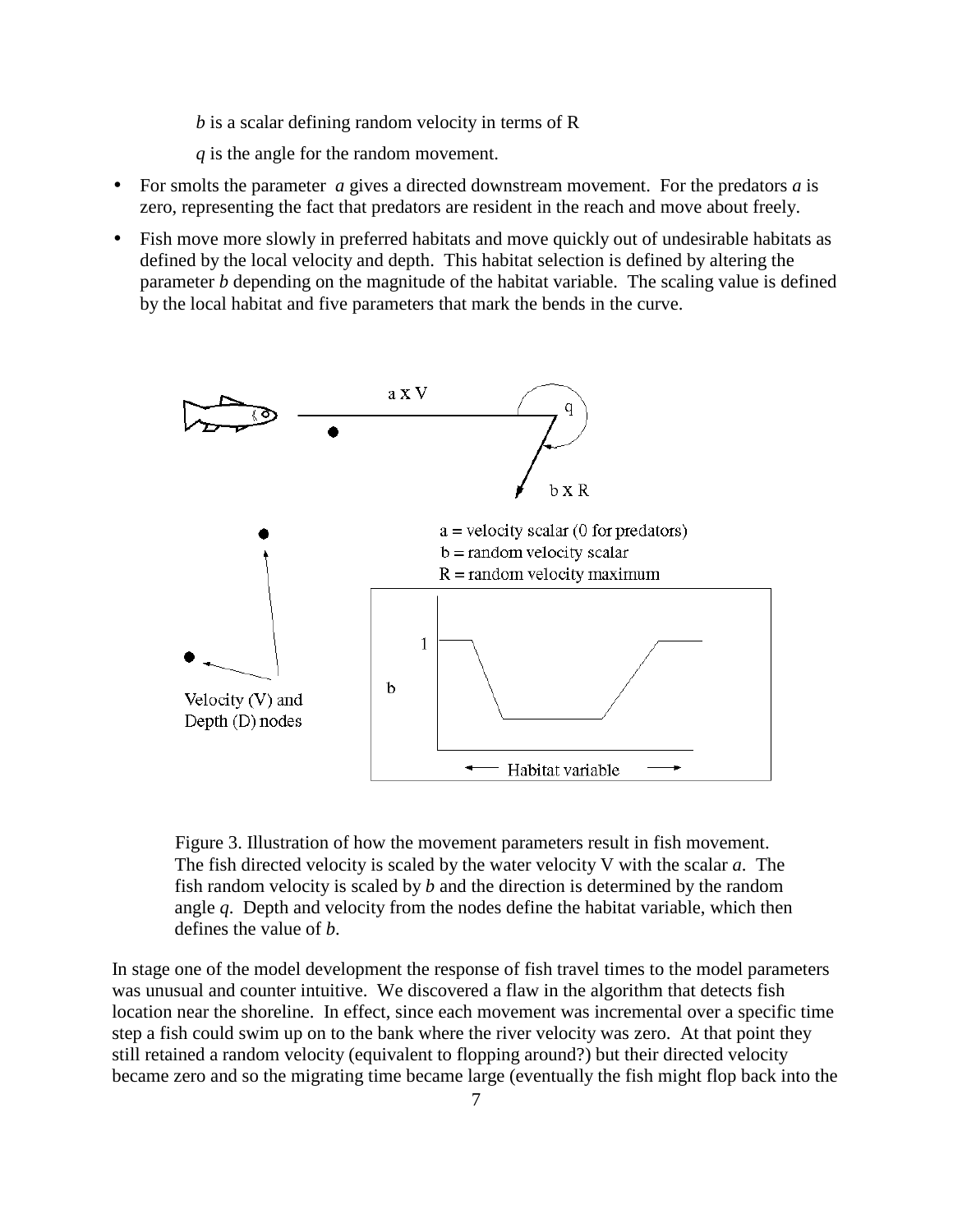river and continue its migration). Since fish should generally remain in the water, we improved the boundary algorithm. Our boundary–encounter rule first reduced the distance the fish moved to let them continue in their intended direction. If this failed their random movement angle was altered (Figure 4).



Figure 4. Illustration of boundary effects on fish movement. The old algorithm put fish on the shore. The new algorithm checks for landings and shortens the movement distance or alters the random angle.

In the model, predator density (number of predators per square meter) is specified by the user as an input. Initially, predators were distributed with a *constant predator density*. The number of predators was calculated by multiplying the predator density by the total area in the model and the predators were distributed randomly through the model space: each predator was assigned a random pair of X and Y coordinates on the location grid. After each predator was created, it located the nearest hydraulic model node. If this node had a depth of zero (meaning that it fell on the river bank instead of in the river channel), then the predator was dropped from the model. This method assured that once simulations and predator movement began, the user-specified predator density was maintained at the scale of the simulated reach. This method also assured that the predator density in the simulation did not vary if flow rate and channel width were changed between simulations. Alterations to the number of predators in the river were done by scaling the density during the drawdown modeling runs.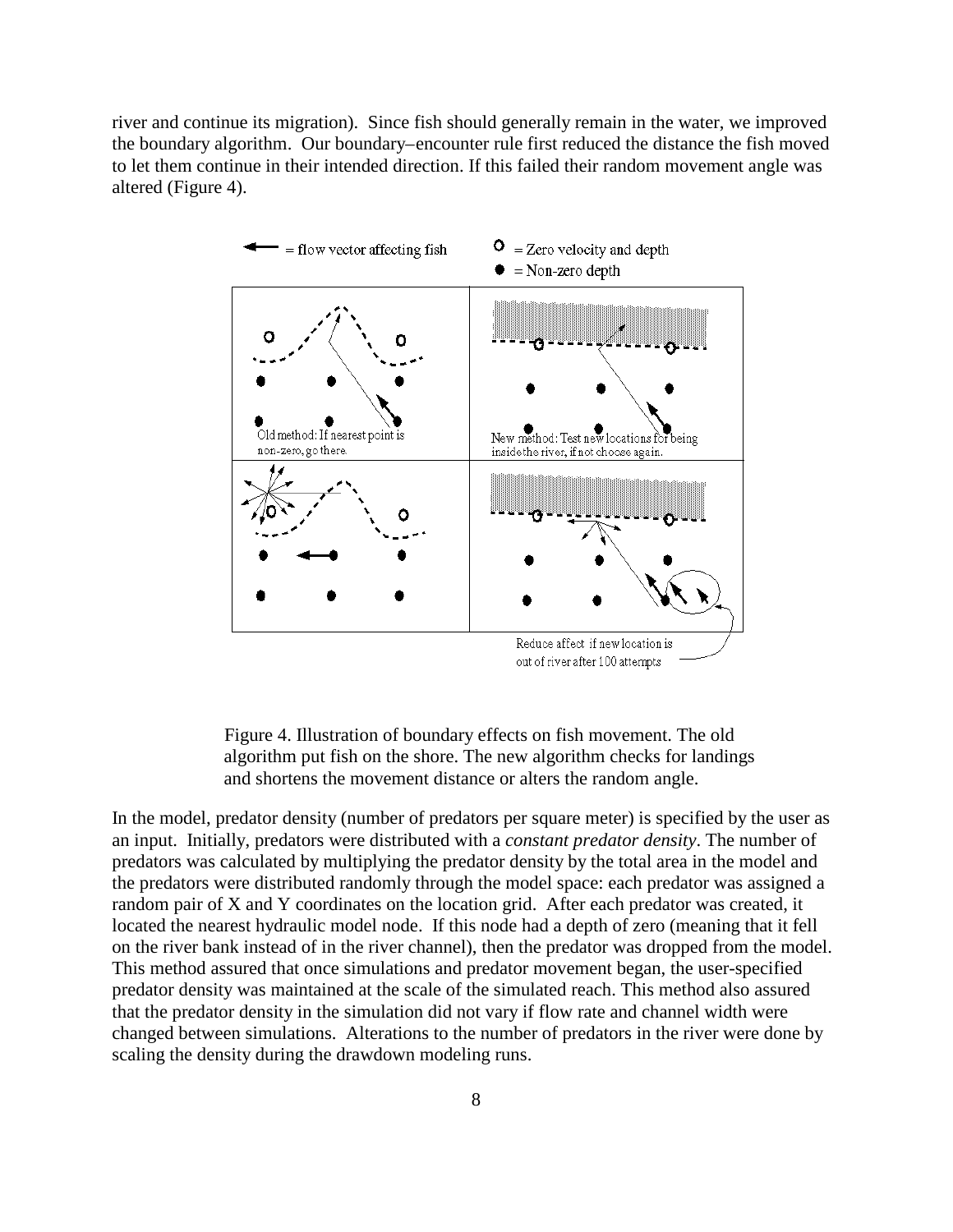Predators were allowed to move with habitat preferences like the migrants but they had no advection component. The habitat preferences were controlled with five parameters and were sometimes "turned off" after a certain period of time when they were "established" in order to decrease overall run times.

To represent the effects of feeding and predator satiation, predators had stomach capacity and digestion rate. Satiation decreased the probability of successful predation when a migrant passed close to a predator. A probability of successful predation by a predator with an empty stomach was based on a capture radius, a capture probability, and a capture coefficient. This probability was multiplied by the fraction of the predator's stomach that was empty. Therefore, the predator's appetite was modeled as decreasing linearly as its stomach filled up. The predator resumed feeding as the stomach emptied according to the digestion rate.

The feeding algorithm was expressed by the following statements:

 $predCaptureRadius = r_0$  $predCaptureProb = p_0$  $predCaptureCoef = k$ proportion of predator's stomach which is full  $= f$ distance at closest approach  $=r$ probability of capture  $= p$ if (  $r < r_0$  )  $p = p_0$  \* (1-f) else  $p = p_0 * exp(-k * (r - r_0)) * (1 - f)$ 

In each time step, first the predators were moved and second the migrants were moved. Next, each migrant looked for predators that passed within its detection range during its move. For each such predator, the migrant calculated a distance of closest approach and a probability of being attacked. The successful attacks were determined as a binomial process defined by the capture probability, p.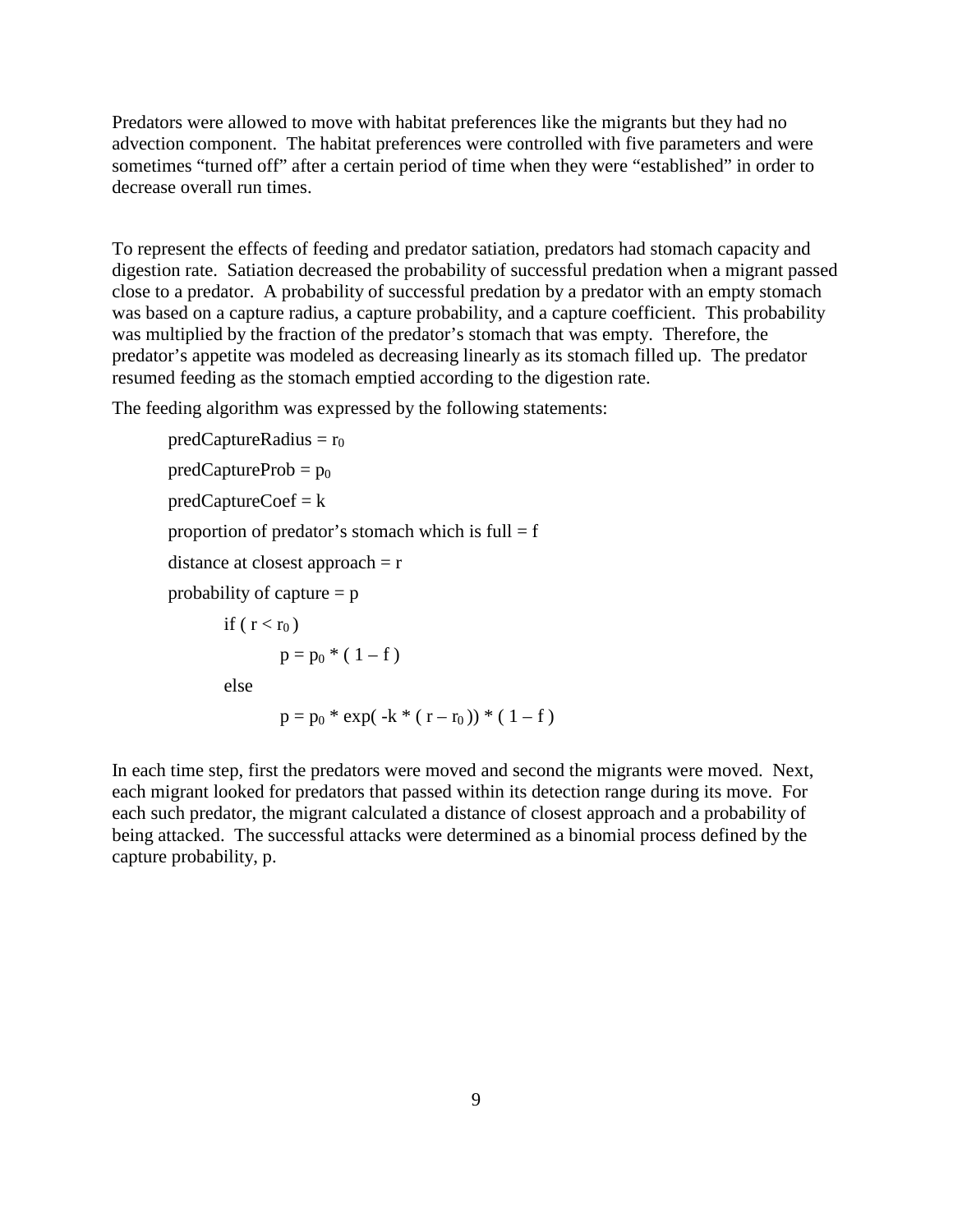### **Calibration**

Calibration occurred in two phases. First, efforts to improve model run speed were explored. A number of methods were used to improve speed. For example, we determined the fewest number of fish that gave results consistent with simulations using more fish. If a simulation could produce the same results with 100 fish as with 1000 fish, the migrant movement algorithms would run 10 times faster. Calibrations were also reduced by identifying model variables that worked in concert. For example,

Figure 5 shows that migrant survival decreased linearly with the product of predator density and the predator capture radius. Therefore, we could reduce the number of predators in the model by making the predators twice as efficient at capturing prey. In this way we reduced the computation time for predators. Thus, we could represent a realistic number of predators in the river with fewer predators with larger capture probabilities. In practice, each simulation is unique so the linear relationship is not exact.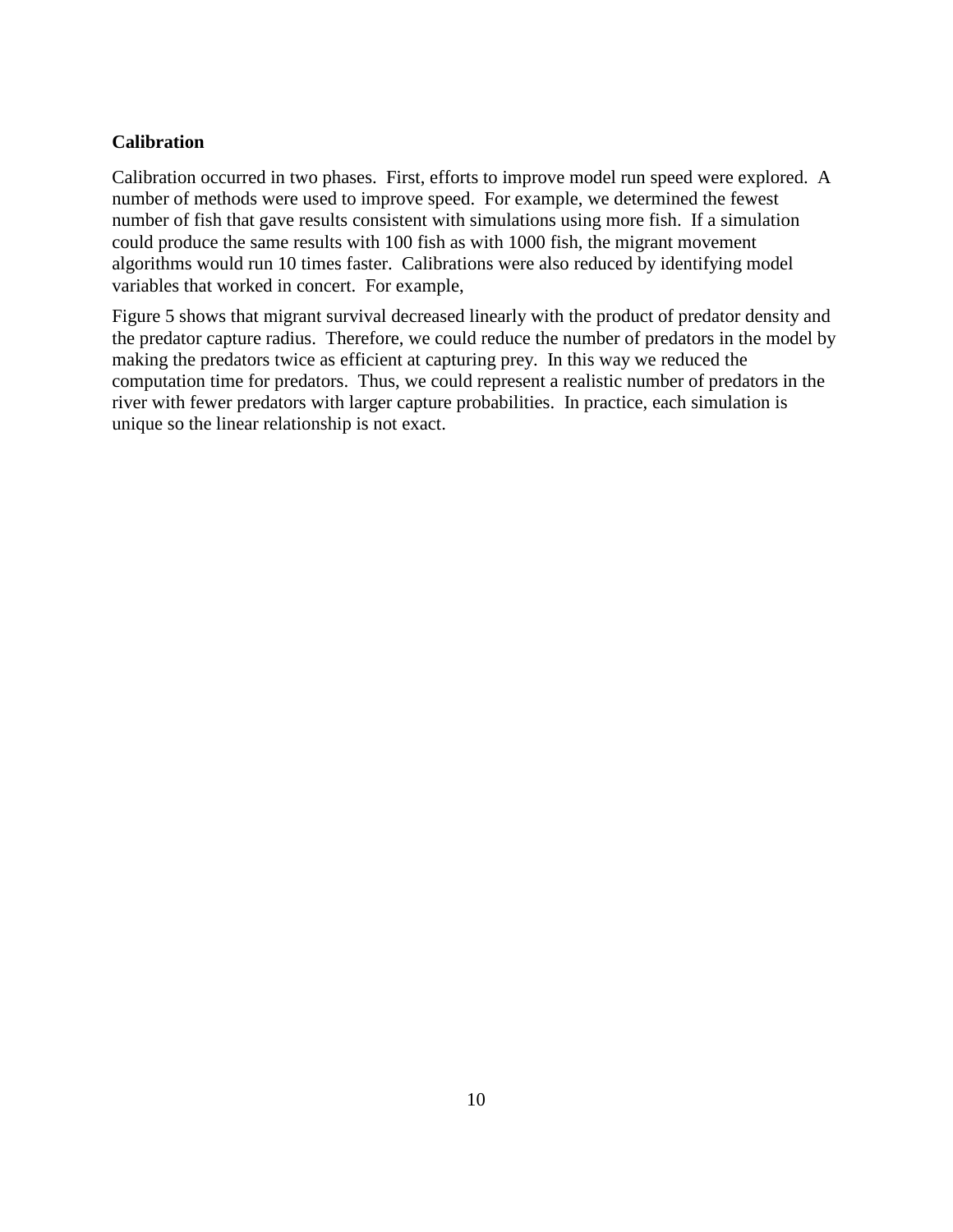

Predator density X Capture Radius

Figure 5. Example of parameter alteration in order to reduce run times. This demonstrates the linear effect on survival of altering the predator capture radius and predator density together to create a predation constant.

The second calibration phase involved adjusting model parameters to fit travel time and survival observations of smolts migrating through Little Goose Reservoir. This consisted of setting model parameters for all input parameters as could best be determined from literature sources and then varying the behavioral parameters (principally the migrant velocity and random movement magnitude for the migrants and the predator capture radius and capture probability for the predators) to obtain the observed travel time and survival. The variability and maximum travel times were also desirable and so habitat preference parameters were adjusted to fit these observations as well. The travel time was calibrated before the survival and then checked again after the survival calibration. In Figure 6, travel time is plotted for a range of values of the directed velocity scalar (*a* parameter) and random velocity scalar (*b* parameter). In the plots, the target travel times for yearling and subyearling fish are shown as a solid and dotted line respectively. In Figure 7, migrant survival is plotted as a function of the predator capture radius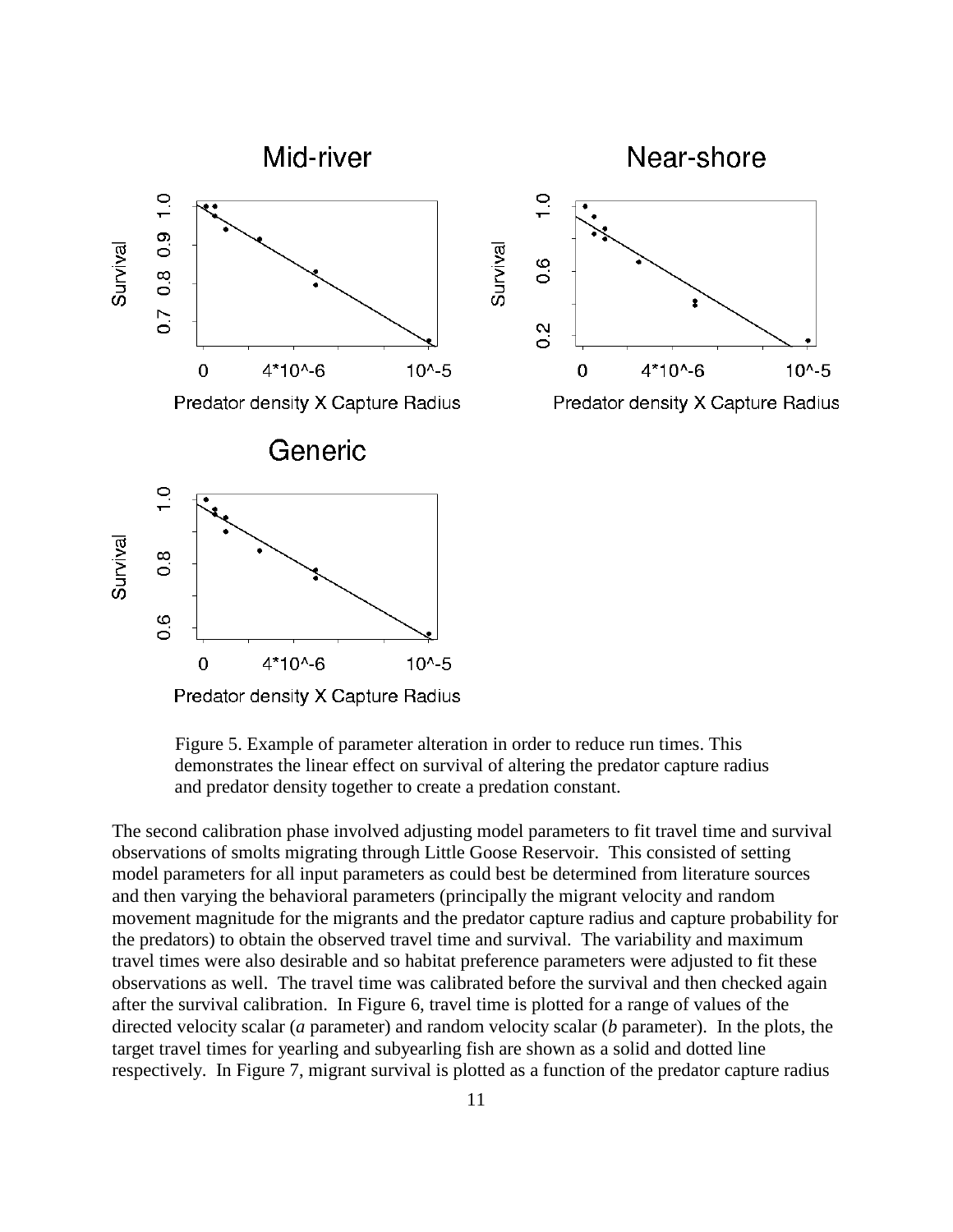and the capture probability. In the mid-river and near-shore plots, three lines appear for each life-history type indicating the range of survivals and the median survival rate. The Generic plot shows only the median survivals for the yearling and subyearling chinook as horizontal lines.

The median travel time of the different life history groups required the *a* parameter set to 4 and the *b* parameter set greater than 1.



Figure 6. Calibration of travel time with downstream velocity scalar *a* and the random velocity component *b* for three simulated stocks. The horizontal lines in the graphs represent data on yearling (solid line) and sub-yearling (dotted line) chinook. All plots show the median value of travel time and the upper plots also show the ranges of these values.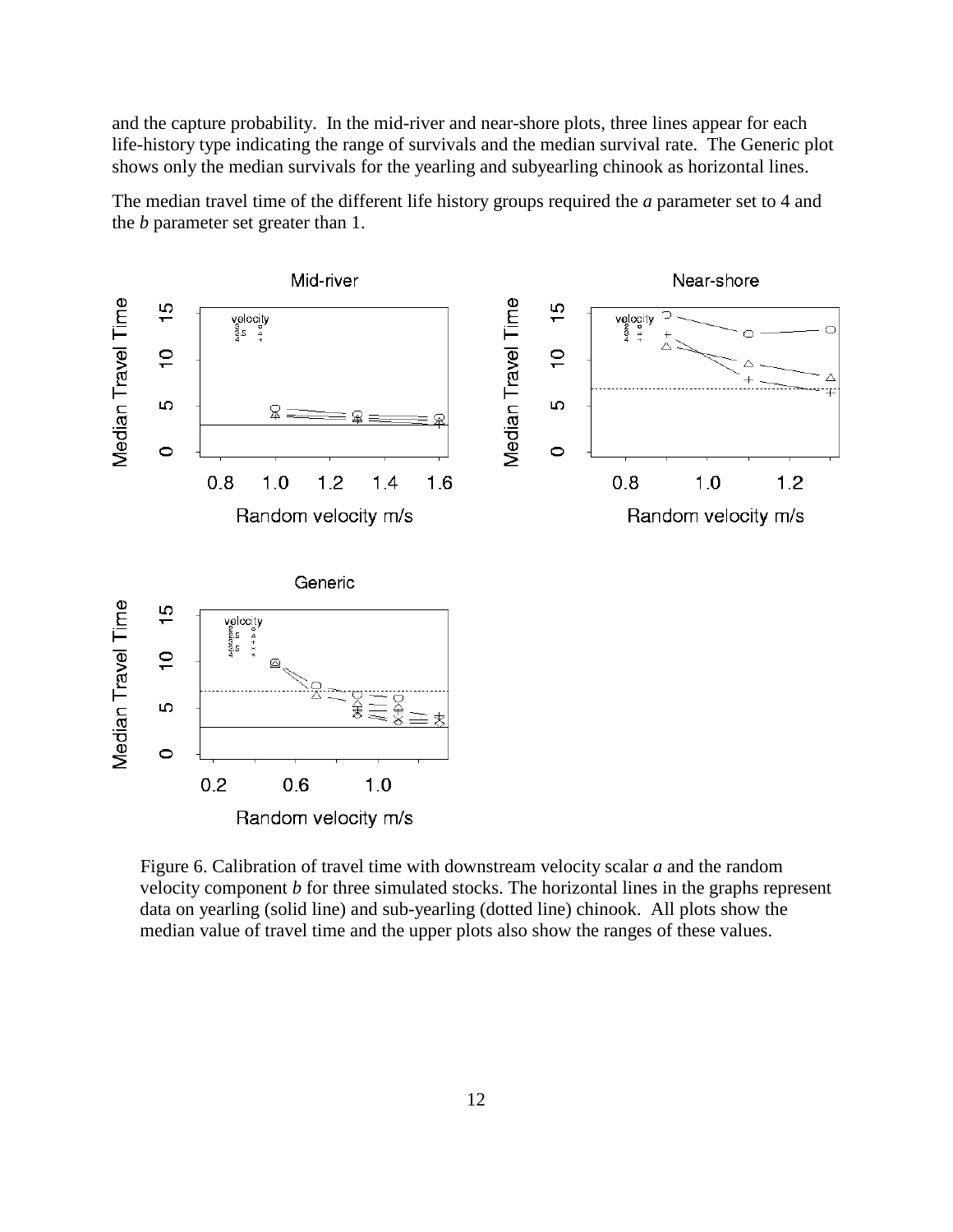

Figure 7. Calibration of survival with capture radius and capture probability for three simulated fish stocks. The horizontal lines in each graph represent data on yearling (solid line) and sub-yearling (dotted line) chinook. All plots show the median value of survival and the upper plots also show the ranges of these values.

### **Modeling survival in a natural river condition**

The essential difference between the full pool model runs used to calibrate the movement parameters and natural river model runs was that a different flow field data file was used. In Figure 8 and Figure 9, differences in the depth and velocities between the full pool and natural river conditions are illustrated for upstream and downstream transects.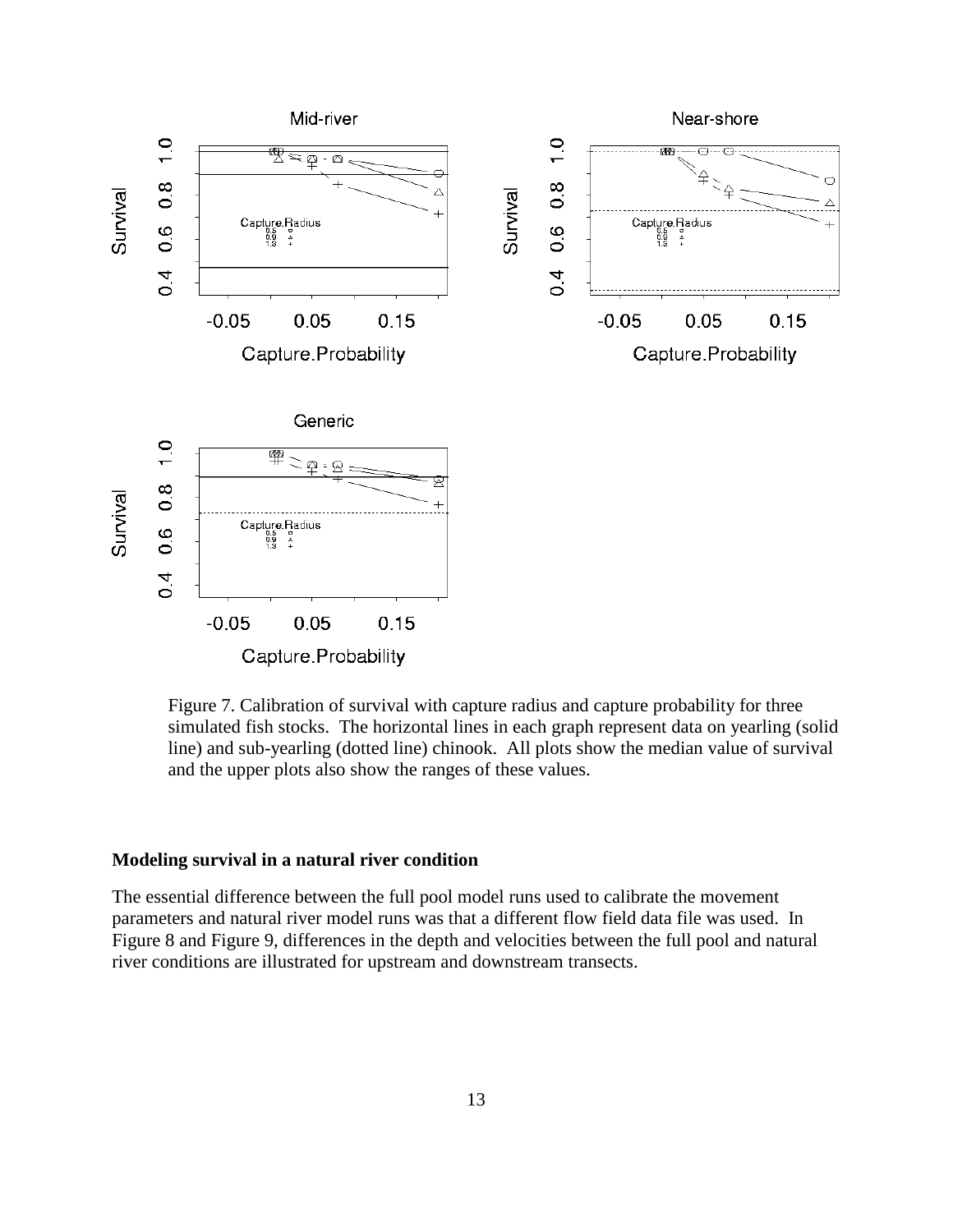

Figure 8. Selected transects (in m) at two points along the river (an upstream and downstream location). The depth profile for the natural river indicate an island through the transect. This is also visible in the depth profile for the full pool condition.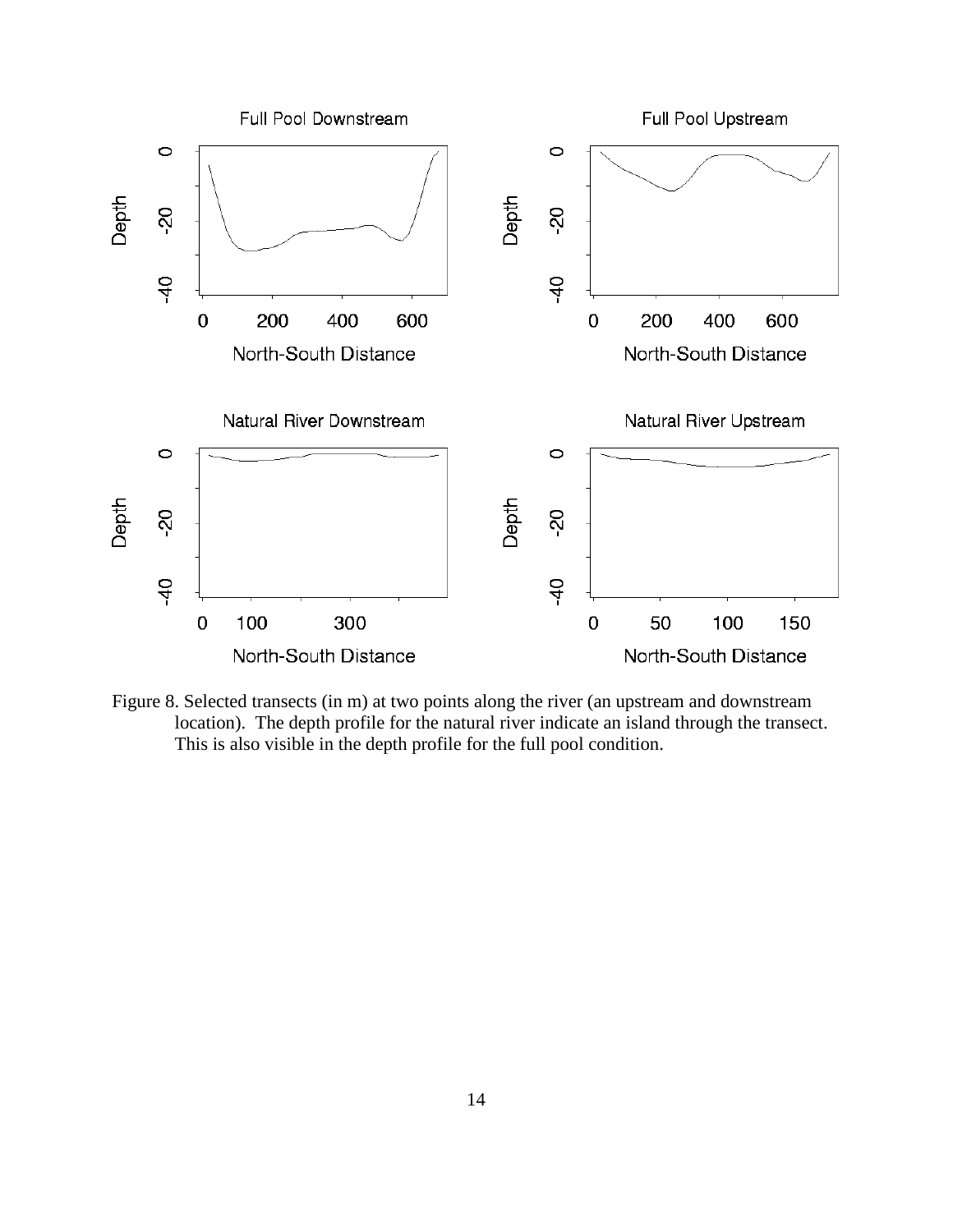

Figure 9. Selected velocity transects at two points along the river (an upstream and downstream location). The water is moving so slowly in the reservoir at the downstream location that it does not appear on the graph. The two humps in the velocity profile for the natural river indicate an island through the transect.

In addition to the changes in the flow and depth fields between full pool and natural river conditions, we explored scenarios based on how predator densities could change in relation to changes in their preferred habitat with a natural river condition. The preferred habitats of the migrants and the predators were defined by either depth or velocity. Yearlings preferred deep water or higher velocities while the Sub-yearlings preferred shallow water or lower velocities. Preferred predators habitats were defined as nearshore in slower water. Changes in preferred habitats were defined in terms of decreases in the area or the volume when changing from a full pool reservoir to a natural river. For the Generic migrants, which had no preferred habitat, changes were defined in terms of the total reservoir area or volume. Including a scenario with no change in predator density, a total of 7 scenarios can be compared to the base full pool reservoir scenario. The predator density changes were defined by following scenarios: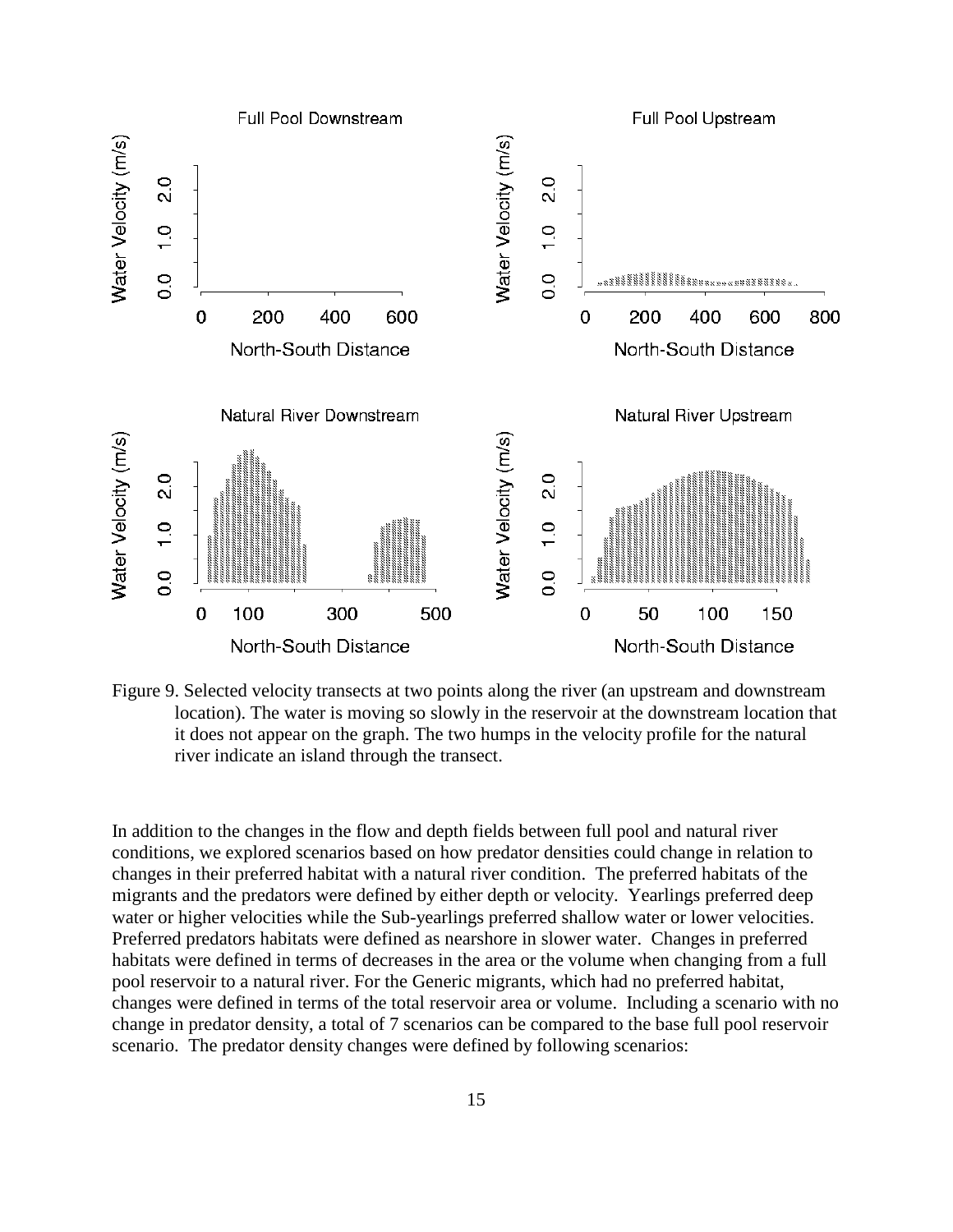- 1. no change from the full pool.
- 2. increase in proportion to the loss of total river area.
- 3. increase in proportion to the loss of total river volume.
- 4. increase in proportion to change in preferred habitat area defined by depth.
- 5. increase in proportion to change in preferred habitat area as measured by velocity.
- 6. increase in proportion to change in preferred habitat volume as measured by depth.
- 7. increase in proportion to change in preferred habitat volume as measured by velocity.

# **Results**

The model results are described in the Table 1. The first column identifies the Scenario. The second column shows what habitat measure was related to predator density change. The third column shows how habitats were defined. The fourth column gives the predator density increase. The remaining columns give travel times and survivals for the three migrant types. Predator density changed by less than a factor of 13 except for scenario 7 in which the predator density increased by three orders of magnitude. In that scenario no migrants survived.

| Scenario       | Density<br>increases by<br>change in<br>habitat | Preferred<br>Habitat<br>size<br>defined<br>by | Density<br>increase<br>factor | preference)<br><b>TT</b> | Generic fish<br>(no habitat<br>S | preference)<br><b>TT</b> | Yearlings<br>(mid-river<br>S | Sub-yearlings<br>preference)<br><b>TT</b> | (near-shore)<br>S |
|----------------|-------------------------------------------------|-----------------------------------------------|-------------------------------|--------------------------|----------------------------------|--------------------------|------------------------------|-------------------------------------------|-------------------|
| Full pool      |                                                 |                                               | 1                             | 3.67                     | 0.85                             | 3.40                     | 0.93                         | 7.45                                      | 0.87              |
|                |                                                 |                                               |                               |                          |                                  |                          |                              |                                           |                   |
| 1              | No change                                       |                                               | $\mathbf{1}$                  | 0.16                     | 0.98                             | 0.16                     | $\mathbf{1}$                 | 0.17                                      | 0.97              |
| $\overline{2}$ | Area                                            | Reservoir                                     | 2.0                           | 0.16                     | 0.96                             | 0.16                     | 0.96                         | 0.16                                      | 0.97              |
| 3              | Volume                                          | Reservoir                                     | 13.0                          | 0.16                     | 0.78                             | 0.16                     | 0.73                         | 0.17                                      | 0.74              |
| $\overline{4}$ | Area                                            | Depth                                         | $\mathbf{1}$                  |                          |                                  | 0.16                     | 0.98                         | 0.16                                      | 0.98              |
| 5              | Area                                            | Velocity                                      | 5.6                           |                          |                                  | 0.16                     | 0.87                         | 0.16                                      | 0.85              |
| 6              | Volume                                          | Depth                                         | 2.3                           |                          |                                  | 0.16                     | 0.95                         | 0.16                                      | 0.93              |
| 7              | Volume                                          | Velocity                                      | 1101                          |                          |                                  | <b>NA</b>                | $\mathbf{0}$                 | <b>NA</b>                                 | $\overline{0}$    |

Table 1. Smolt travel time in days (TT) and survival (S) for full pool and natural river conditions with different responses of predator density to natural river conditions.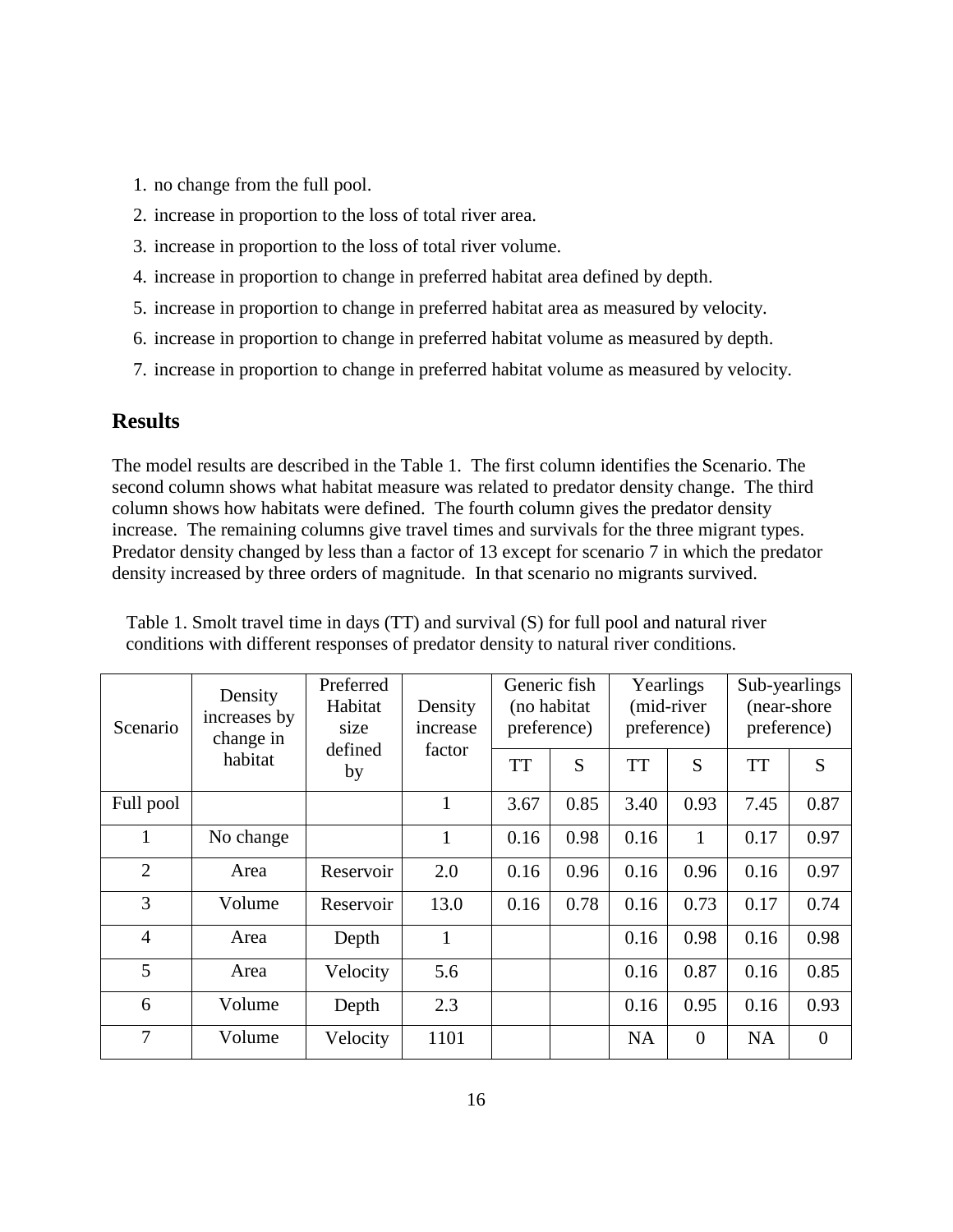The modeled smolt velocities were similar to the observed smolt velocities under full pool conditions and were similar to the modeled full pool water velocities (Table 2). When the full pool migration parameters were applied to the natural river condition the modeled smolt velocities were exceptionally fast when compared to the modeled river velocities. In this comparison the yearling smolts prefer a mid-river habitat and the sub-yearlings prefer a nearshore habitat. The table also gives the water velocities predicted from the MASS2 model for transects 0.25 and 25 km upstream of Little Goose Dam. The modeled full pool velocities for the fish were the calibrated from the observed velocities but the natural river fish velocities were based on the fish movement rules derived from the full pool scenario and flow derived from the hydraulic model natural river conditions.

|                            | Observed under<br>full pool | Modeled full<br>pool | Modeled<br>natural river |
|----------------------------|-----------------------------|----------------------|--------------------------|
| Yearling smolt velocity    | 0.17                        | 0.2                  | 3.75                     |
| Sub-yearling fish velocity | 0.07                        | 0.09                 | 3.75                     |
| Water velocity $@$ km 25   |                             | 0.11                 | 0.35                     |
| Water velocity @ 0.25 km   |                             | (1.04)               | 1.6                      |

Table 2. Observed and modeled smolt migration and water velocities (m/s) in Little Goose Reservoir under full pool and natural river conditions. Observed velocities derived from travel time of tagged fish through Little Goose Reservoir.

# **Discussion**

As is illustrated in Table 1, smolt survival was highly dependent on the assumptions made about the response of predator density to changes in the river configuration. Thus, the model clearly illustrates the importance of predator behavior in determining the survival of smolts under natural river conditions. If the predators congregate in the nearshore environment where the subyearling migrate, then smolt survival would be expected to decrease in natural river conditions compared to full pool conditions. In terms of this result, the model provides useful information. The comparisons in Table 2 present another issue though. The model predicted exceptionally large smolt velocities under natural river conditions, exceeding the average natural river water velocity by up to a factor of ten. The predicted natural river smolt velocity at 3.75 m/s is faster than the fish can swim. The problem results because to fit the observed travel times under full pool conditions, the directed velocity-scaling factor must be on the order of 4. This implies that fish swim four times the water velocity, which under the natural river conditions is impossible. The problem was not in fitting the model to the full pool conditions, it was in our formulation of fish movements. The algorithm has fish moving randomly at a velocity of over 1 m/s. Since this is in all directions a very fast downstream directed velocity is required to get the fish through the